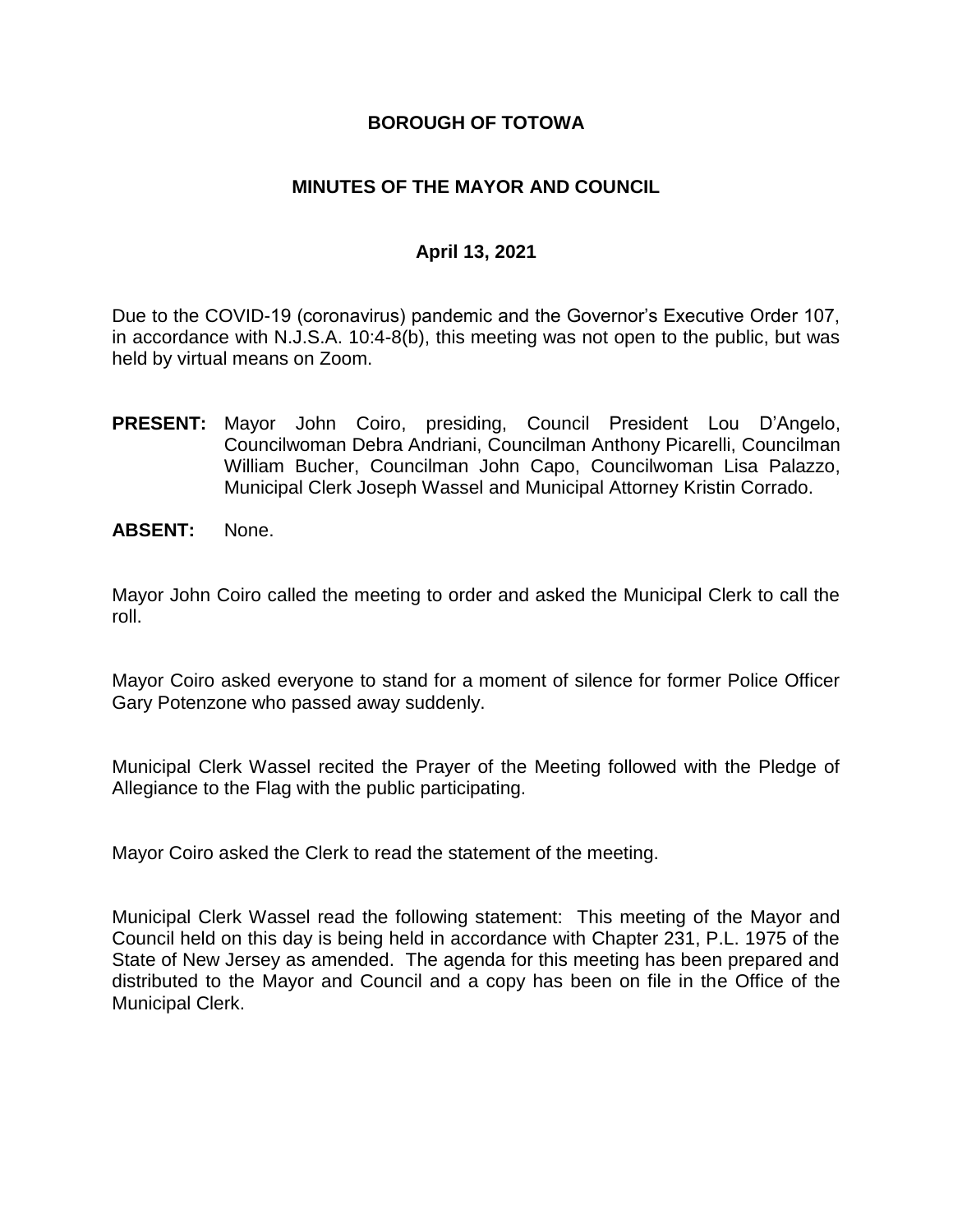There was a motion by Councilman D'Angelo, seconded by Councilwoman Andriani to dispense with the regular order of business in order to hold a public hearing on Ordinance No. 02-2021 as advertised. On roll call vote, all members of the Council present voted in the affirmative.

Municipal Clerk Wassel announced that Ordinance No. 02-2021 has been advertised for public hearing for Tuesday, April 13, 2021.

Municipal Clerk Wassel read the legal notice and the title of Ordinance No. 02-2021.

There was a motion by Councilman D'Angelo, seconded by Councilwoman Andriani to open the public hearing. On roll call vote, all members of the Council present voted in the affirmative.

Mayor Coiro asked if any citizens watching via Zoom wished to be heard on Ordinance No. 02-2021.

#### CITIZENS HEARD:

There were no citizens who wished to be heard and Mayor Coiro announced that we have not received any emailed questions pertaining to Ordinance No. 02-2021.

There was a motion by Councilman D'Angelo, seconded by Councilwoman Andriani to close the public hearing. On roll call vote, all members of the Council present voted in the affirmative.

Municipal Clerk Wassel read Ordinance No. 02-2021 by title:

## **ORDINANCE NO. 02-2021**

### **AN ORDINANCE TO AMEND THE CODE OF THE BOROUGH OF TOTOWA CHAPTER 352 ENTITLED "STORMWATER CONTROL"**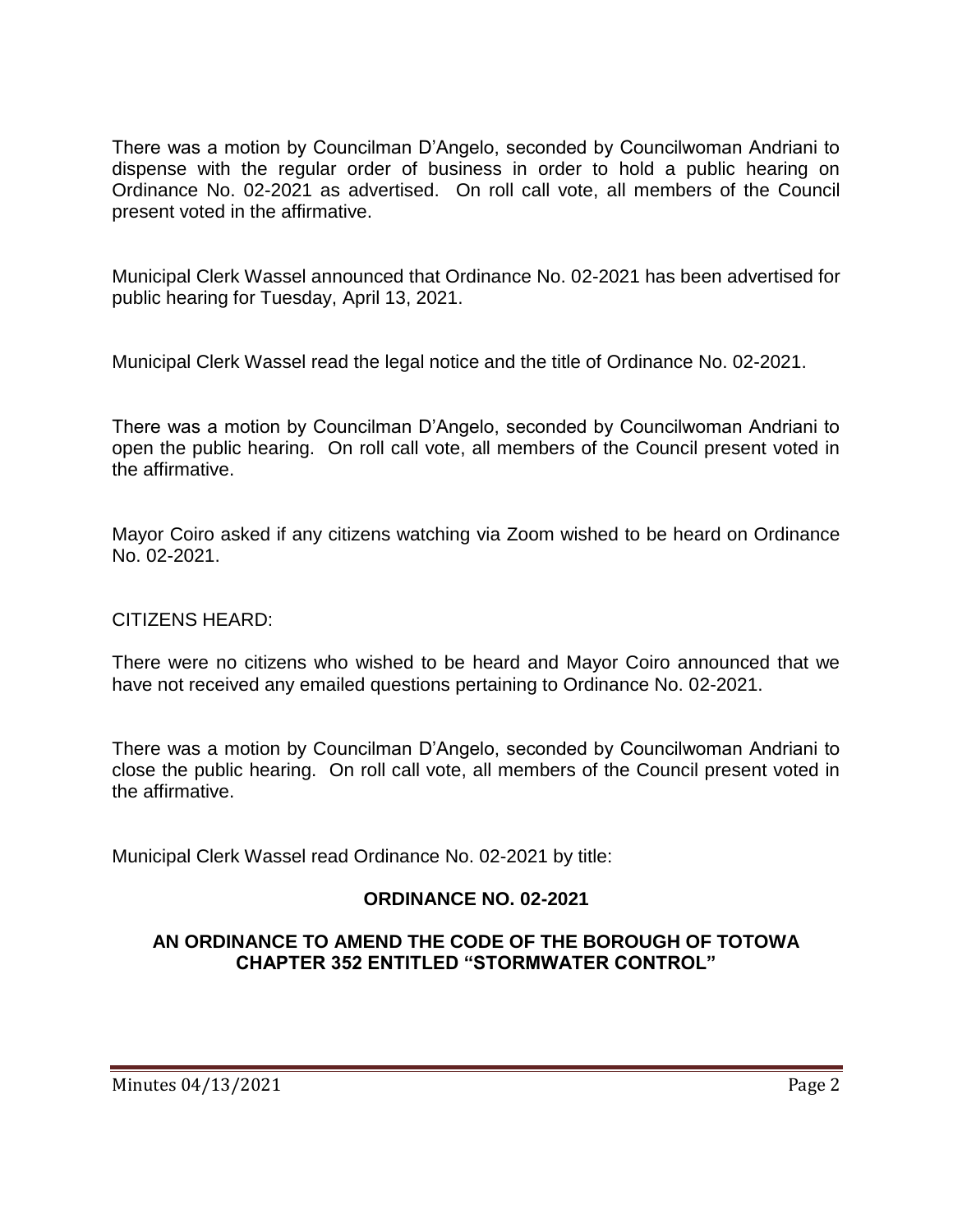There was a motion by Councilman D'Angelo, seconded by Councilwoman Andriani to adopt Ordinance No. 02-2021 on second and final reading. On roll call vote, all members of the Council present voted in the affirmative.

There was a motion by Councilman D'Angelo, seconded by Councilwoman Andriani to revert to the regular order of business. On roll call vote, all members of the Council present voted in the affirmative.

Mayor Coiro asked if any members of the Council, the Municipal Clerk or the Municipal Attorney wished to address the Council.

There were no reports.

Mayor Coiro asked if any citizens watching via Zoom wished to be heard on any matter.

#### CITIZENS HEARD:

There were no citizens who wished to be heard and Mayor Coiro announced that we have not received any emailed questions or comments.

There was a motion by Councilman D'Angelo, seconded by Councilwoman Andriani to approve the Minutes of the Mayor and Council for the meeting of March 23, 2021. On roll call vote, all members of the Council present voted in the affirmative.

COMMITTEE ON FINANCE:

There was a motion by Councilman Picarelli, seconded by Councilman D'Angelo to approve Resolution No. 2021-09 for the payment of bills. On roll call vote, all members of the Council present voted in the affirmative.

There was a motion by Councilman Picarelli, seconded by Councilman D'Angelo to adopt the following resolution to effectuate the redemption of Tax Sale Certificate Number 19-00003 for 81 Gordon Avenue, Block 42, Lot 24. On roll call vote, all members of the Council present voted in the affirmative.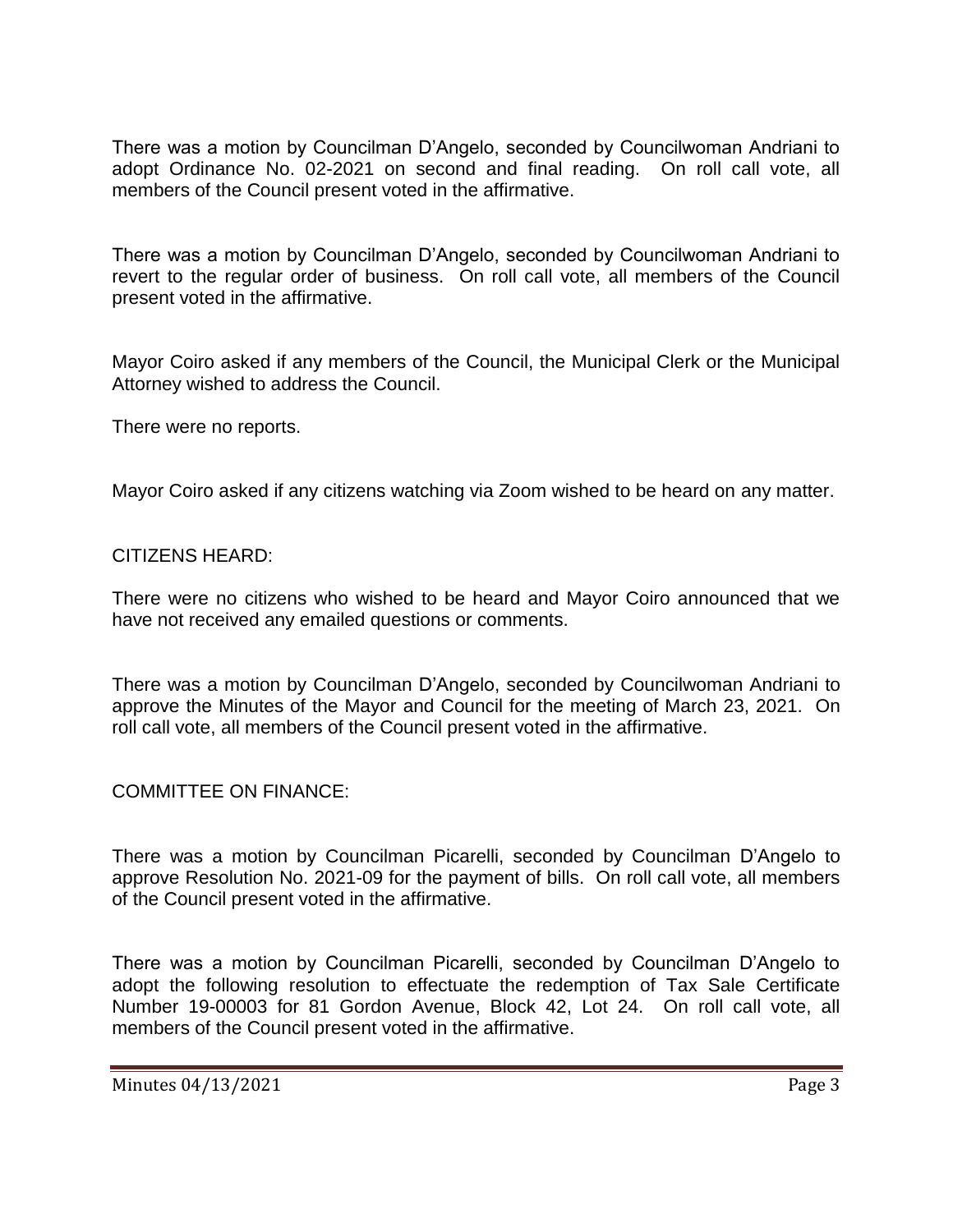## RESOLUTION

Tax Sale Certificate Number 19-00003 Block 42, Lot 24

Property: 81 Gordon Avenue, Totowa, New Jersey 07512 Owner: Lily Bendezu

WHEREAS, at the Municipal Tax Sale on October 22, 2020, a lien was sold on Block 42, Lot 24; and

WHEREAS, this lien known as Tax Sale Certificate Number 19-00003, was sold to US Bank Cust/Pro Cap 8/Pro Capital MGT II for a 0% redemption fee and a premium of \$200.00; and

WHEREAS, Lily Bendezu, the owner of the property, has effected redemption of Tax Sale Certificate Number 19-00003 in the amount of \$565.31 as of April 23, 2021.

NOW, THEREFORE, BE IT RESOLVED, that the Mayor and Council of the Borough of Totowa do hereby authorize the Treasurer to issue a check in the amount of \$565.31 payable to US Bank Cust/Pro Cap 8/Pro Capital MGT II for the redemption of Tax Sale Certificate Number 19-00003.

BE IT FURTHER RESOLVED, that the Mayor and Council do hereby authorize the Treasurer to issue a check in the amount of \$200.00 (premium) to the aforementioned Lien Holder.

There was a motion by Councilman Picarelli, seconded by Councilman D'Angelo to adopt the following Resolution Authorizing Emergency Temporary Appropriation. On roll call vote, all members of the Council present voted in the affirmative.

## RESOLUTION NO. 45-2021

Resolution Re: Authorizing Emergency Temporary Appropriation

WHEREAS, an emergent condition has arisen with respect to current fund appropriations; and

WHEREAS, no adequate provision has been made in the 2021 temporary budget for the aforesaid purpose, and N.J.S.A. 40A:4-20 provides for the creation of an emergency temporary appropriation for the purpose above mentioned; and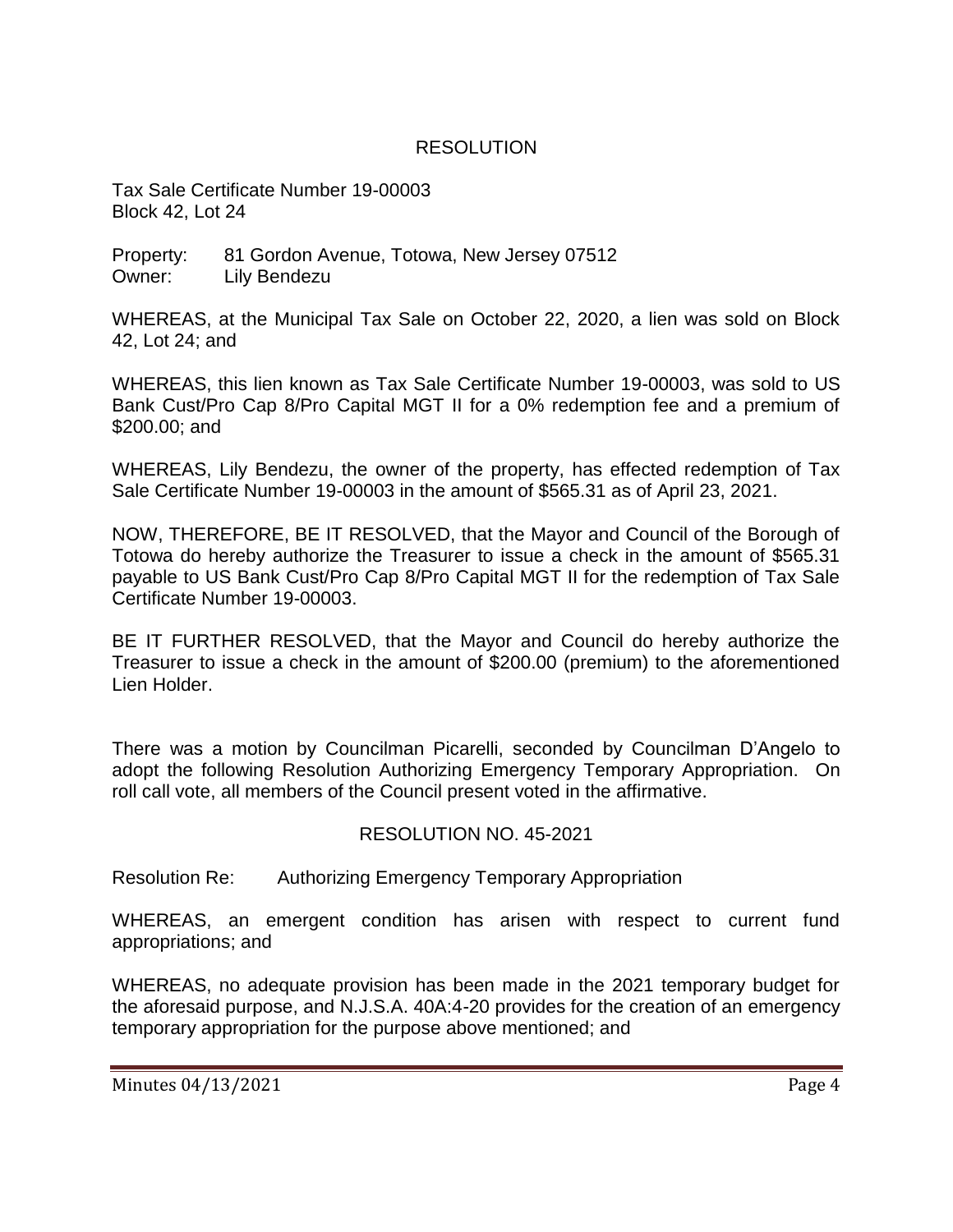WHEREAS, the total emergency temporary resolutions adopted in the year 2021 pursuant to the provisions of Chapter 96, P.L. 1951 (N.J.S.A. 40A:4-20) including this resolution total \$1,445,000.

NOW, THEREFORE, BE IT RESOLVED, by the Governing Body of the Borough of Totowa (not less than two-thirds of all members affirmatively concurring) that in accordance with the provisions of N.J.S.A. 40A:4-20 that emergency temporary appropriations be made and that said emergency temporary appropriations shall be provided for in full in the 2021 municipal budget so adopted:

#### CAPITAL IMPROVEMENTS – EXCLUDED FROM "CAPS" Acquisition of Police Body Cameras And Accessories \$45,000

There was a motion by Councilman Picarelli, seconded by Councilman D'Angelo to approve payment of the  $2^{nd}$  Quarter 2021 Budget Allotment to the Borough of Totowa Public Library in the amount of \$194,321. On roll call vote, all members of the Council present voted in the affirmative.

COMMITTEE ON PUBLIC SAFETY:

There was a motion by Councilman D'Angelo, seconded by Councilman Capo to approve a grade increase for Patrol Officer Nicholas Macaluso from Grade 6 Patrol Officer to Grade 5 Patrol Officer. On roll call vote, all members of the Council present voted in the affirmative.

There was a motion by Councilman D'Angelo, seconded by Councilman Capo to approve the Fire Department TSAP for 2020. On roll call vote, all members of the Council present voted in the affirmative.

There was a motion by Councilman D'Angelo, seconded by Councilman Capo to approve payment of an additional contribution to the Borough Of Totowa First Aid Squad, Inc. in the amount of \$11,662.00 for their 2020 TSAP. On roll call vote, all members of the Council present voted in the affirmative.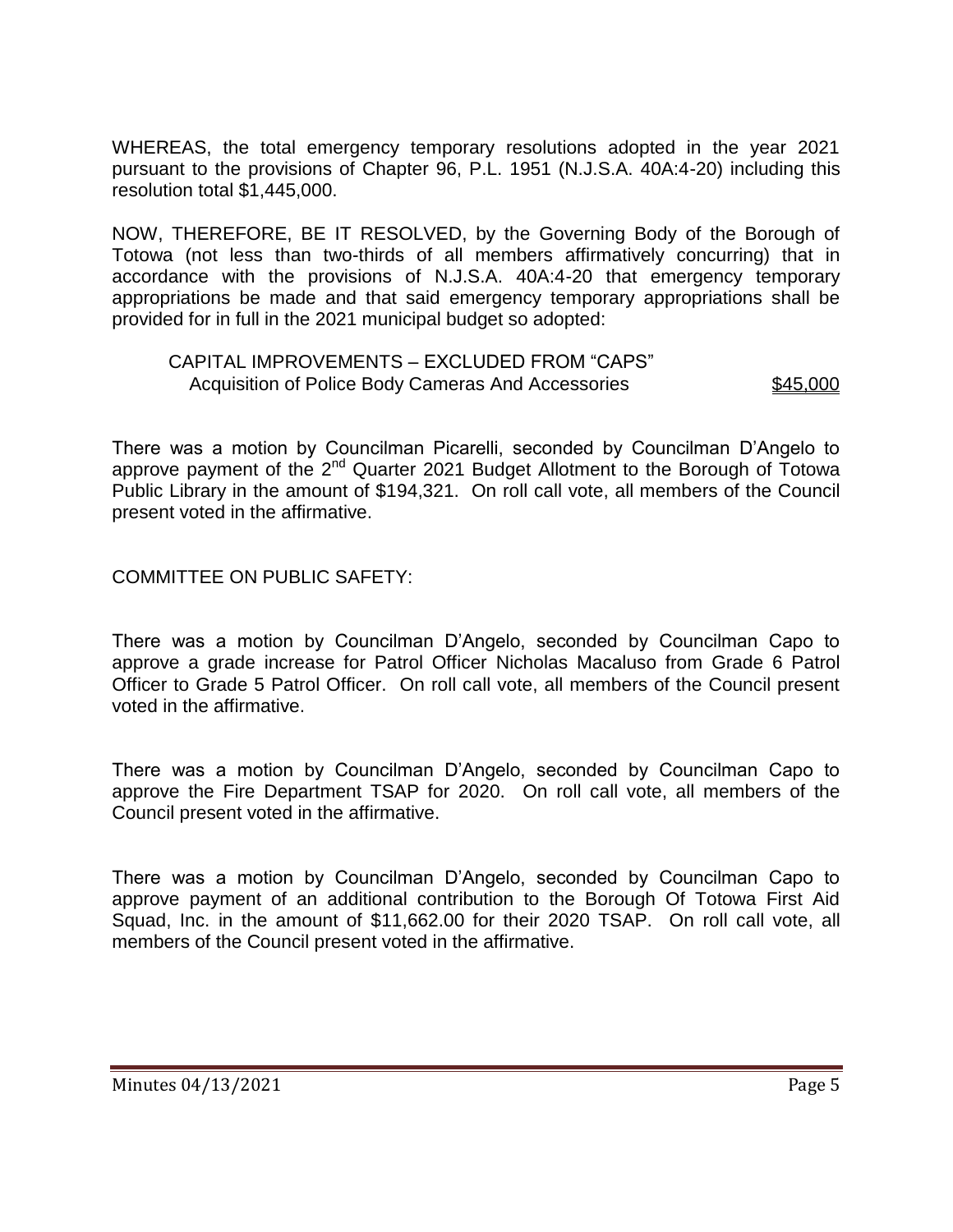There was a motion by Councilman D'Angelo, seconded by Councilman Capo to adopt the following Resolution Authorizing The Purchase And Delivery Of Body Worn Video Cameras And Related Equipment For The Borough Of Totowa Police Department. On roll call vote, all members of the Council present voted in the affirmative.

## RESOLUTION NO. 46-2021

#### RESOLUTION AUTHORIZING THE PURCHASE AND DELIVERY OF BODY WORN VIDEO CAMERAS AND RELATED EQUIPMENT FOR THE BOROUGH OF TOTOWA POLICE DEPARTMENT

WHEREAS, on November 24, 2020, State of New Jersey Governor Phil Murphy signed P.L. 2020, c. 128 into law mandating that all New Jersey law enforcement officers wear body cameras and regulating when they should be turned on; and

WHEREAS, P.L. 2020, c. 128 is effective as of June 1, 2021; and

WHEREAS, on December 23, 2020, Governor Murphy also signed P.L. 2020, c. 141 into law appropriating \$58 million for grants-in-aid to support the statewide body worn camera program; and

WHEREAS, the Borough of Totowa Police Chief had recommended that the Borough of Totowa purchase 35 new body worn video cameras and related equipment to be utilized for the Borough of Totowa Police Department; and

WHEREAS, VIEVU, LLC, 1100 Olive Way, Suite 1300, Seattle, Washington 98101 has submitted a proposal dated March 2, 2021 for the purchase and delivery of 35 VIEVU LE5 body worn video cameras and related equipment in the amount of \$33,961.00, a copy of which is on file in the office of the Borough of Totowa Municipal Clerk; and

WHEREAS, the Mayor and Council of the Borough of Totowa desire to authorize the purchase and delivery of new body worn video cameras and related equipment so that the Borough of Totowa Police Department will comply with the new law mandating that all New Jersey cops wear body cameras while on duty; and

WHEREAS, pursuant to the applicable New Jersey State laws, the purchase and delivery of this equipment may be authorized without public bidding.

NOW, THEREFORE, BE IT RESOLVED, that the Mayor and Council of the Borough of Totowa do hereby accept the proposal from VIEVU, LLC for the purchase and delivery of 35 new body worn video cameras and related equipment for the Borough of Totowa Police Department in the amount of \$33,961.00.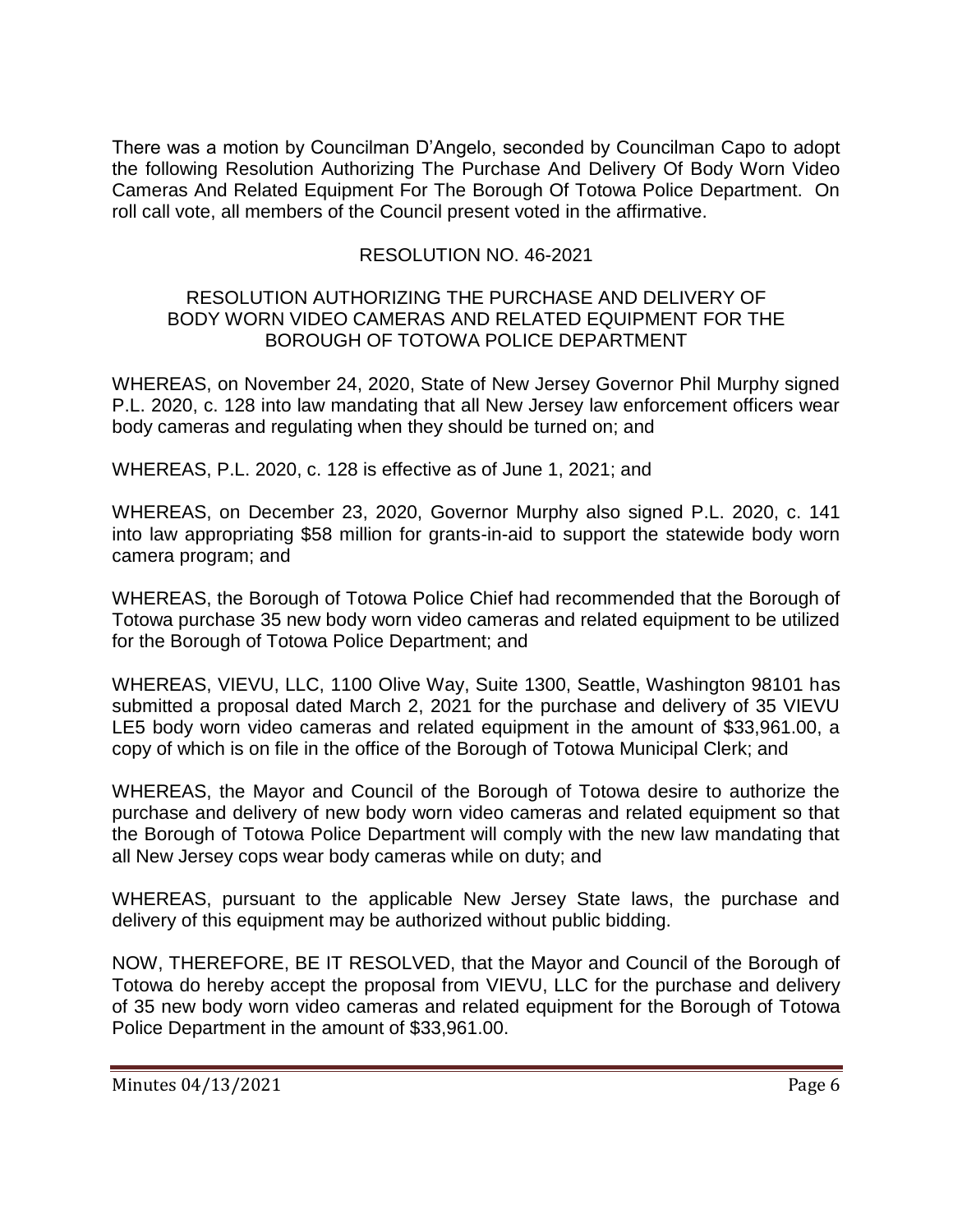BE IT FURTHER RESOLVED, that the Mayor and Council of the Borough of Totowa do hereby authorize VIEVU, LLC to provide the new body worn video cameras and related equipment as set forth in their proposal for the Borough of Totowa Police Department

BE IT FURTHER RESOLVED, that the Mayor and Council of the Borough of Totowa do hereby authorize the Municipal Clerk and Police Chief to execute any and all instruments related thereto.

There was a motion by Councilman D'Angelo, seconded by Councilman Capo to adopt the following Resolution Authorizing The Purchase, Delivery And Installation Of A New Server To Handle And Store The Body Worn Video Cameras Data. On roll call vote, all members of the Council present voted in the affirmative.

# RESOLUTION NO. 47-2021

#### RESOLUTION AUTHORIZING THE PURCHASE, DELIVERY AND INSTALLATION OF A NEW SERVER TO HANDLE AND STORE THE BODY WORN VIDEO CAMERAS DATA

WHEREAS, on November 24, 2020, State of New Jersey Governor Phil Murphy signed P.L. 2020, c. 128 into law mandating that all New Jersey law enforcement officers wear body cameras and regulating when they should be turned on; and

WHEREAS, P.L. 2020, c. 128 is effective as of June 1, 2021; and

WHEREAS, on December 23, 2020, Governor Murphy also signed P.L. 2020, c. 141 into law appropriating \$58 million for grants-in-aid to support the statewide body worn camera program; and

WHEREAS, P.L. 2020, c. 142 directs that all footage from the body cameras should be kept for at least 180 days while video of police force and arrests should be kept for at least 3 years; and

WHEREAS, by Resolution No. 46-2021 dated April 13, 2021, the Mayor and Council of the Borough of Totowa authorized the purchase of 35 VIEVU LE5 body worn video cameras and related equipment to be utilized for the Borough of Totowa Police; and

WHEREAS, the Borough of Totowa Police Chief had recommended that the Borough of Totowa purchase a new server and related equipment to store the body camera videos for the Borough of Totowa Police Department; and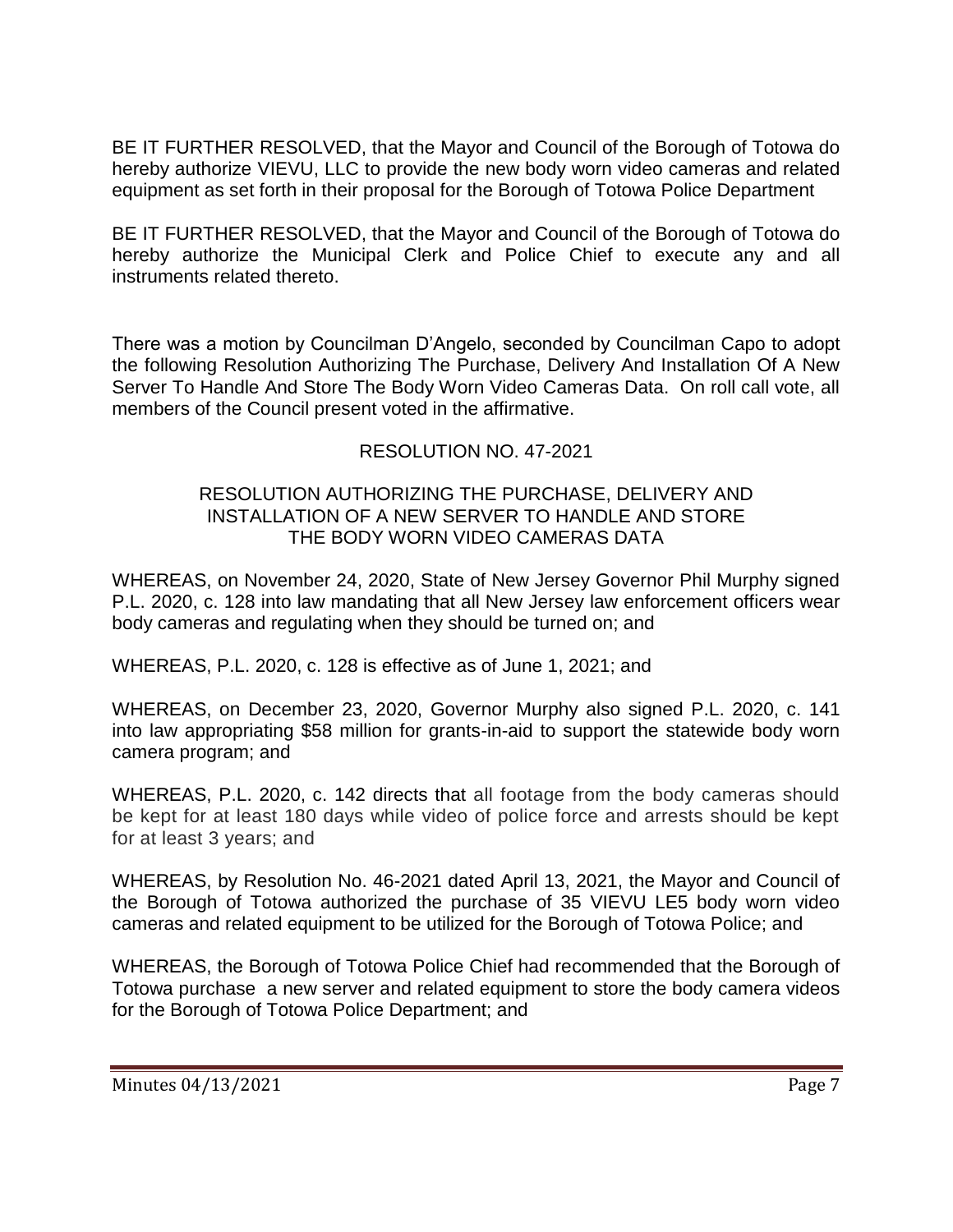WHEREAS, Lawsoft, Inc., 15 Hamburg Turnpike, Suite 2, Bloomingdale, New Jersey 07403 has submitted a proposal dated March 3, 2021 for the purchase, delivery and installation of a Dell PowerEdge R740 server and related software for the Borough of Totowa Police Department in the amount of \$9,680.00, a copy of which is on file in the office of the Borough of Totowa Municipal Clerk; and

WHEREAS, the Mayor and Council of the Borough of Totowa desire to authorize the purchase, delivery and installation of this new server and related software so that the Borough of Totowa Police Department will be in compliance with the new mandates concerning body worn cameras and video storage; and

WHEREAS, pursuant to the applicable New Jersey State laws, the purchase, delivery and installation of this equipment may be authorized without public bidding.

NOW, THEREFORE, BE IT RESOLVED, that the Mayor and Council of the Borough of Totowa do hereby accept the proposal from Lawsoft, Inc. for the purchase, delivery and installation of a new server and related software for the Borough of Totowa Police Department in the amount of \$9,680.00.

BE IT FURTHER RESOLVED, that the Mayor and Council of the Borough of Totowa do hereby authorize Lawsoft, Inc. to provide the labor and materials for the installation of the new server and related software as set forth in their proposal for the Borough of Totowa Police Department.

BE IT FURTHER RESOLVED, that the Mayor and Council of the Borough of Totowa do hereby authorize the Municipal Clerk and Police Chief to execute any and all instruments related thereto.

COMMITTEE ON PUBLIC WORKS:

There was no report.

COMMITTEE ON ENGINEERING & PUBLIC PROPERTY:

There was a motion by Councilman Capo, seconded by Councilwoman Andriani to accept the proposals from qualified Preservation Professionals for a Conditions Assessment for the Van Houten/Van Allen House. On roll call vote, all members of the Council present voted in the affirmative.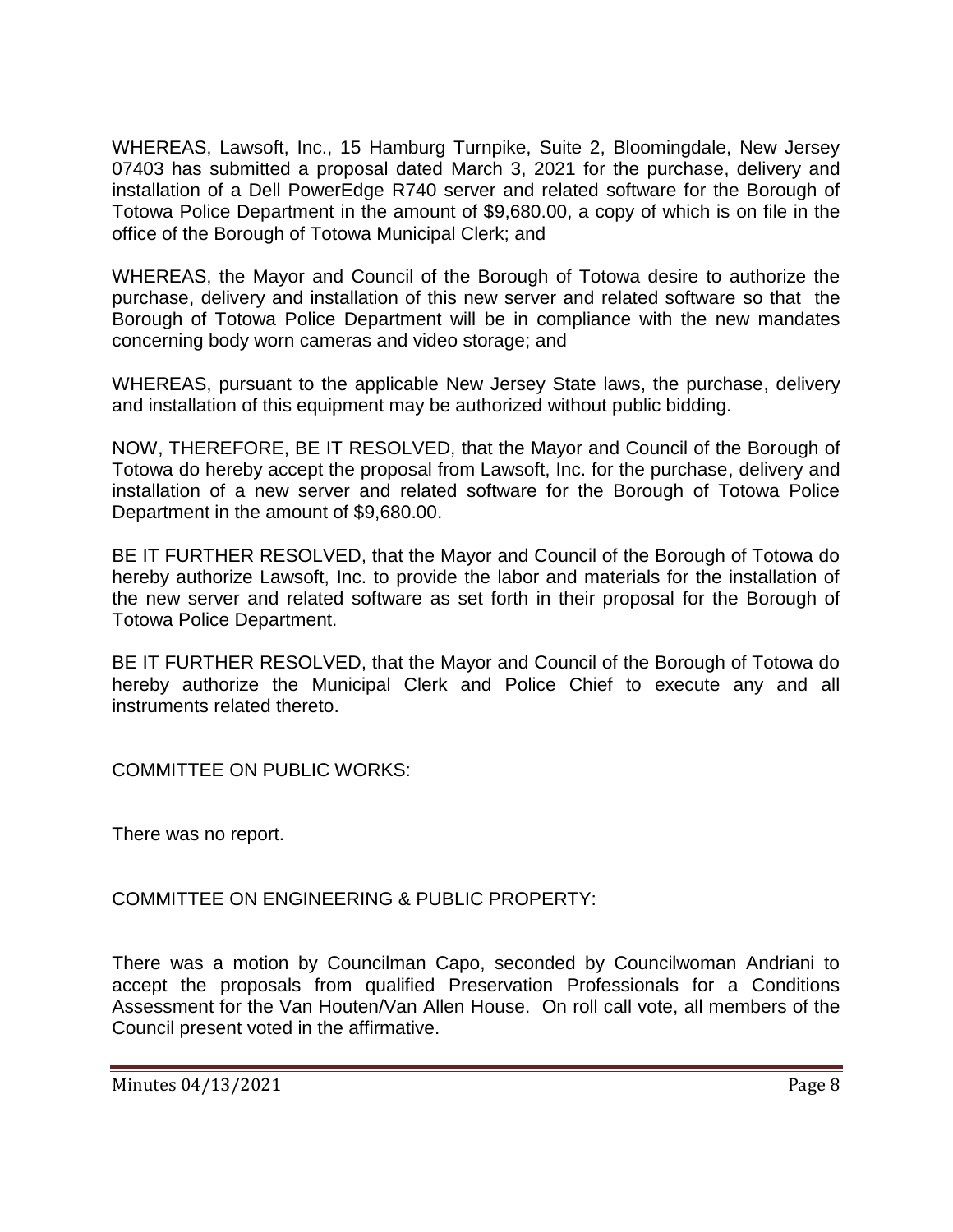There was a motion by Councilman Capo, seconded by Councilwoman Andriani to adopt the following Resolution Authorizing Professional Preservation Services For A Conditions Assessment For The Van Houten/Van Allen House.

## RESOLUTION NO. 48-2021

### RESOLUTION AUTHORIZING PROFESSIONAL PRESERVATION SERVICES FOR A CONDITIONS ASSESSMENT FOR THE VAN HOUTEN/VAN ALLEN HOUSE

WHEREAS, the Van Houten/Van Allen House is located at 490 Totowa Road, Totowa, New Jersey and predates the establishment of the Borough of Totowa having been built in the first half of the  $18<sup>th</sup>$  Century; and

WHEREAS, by Resolution No. 40-2021 dated March 9, 2021, the Mayor and Council of the Borough of Totowa designated the Van Houten/Van Allen House as a historical landmark; and

WHEREAS, the Mayor and Council of the Borough of Totowa desire to secure Grant Funding to preserve this historic house; and

WHEREAS, the first step is to conduct a Conditions Assessment which will provide a list of all deficiencies within the structure, outline recommendations for the building's rehabilitation and provide a preliminary cost assessment; and

WHEREAS, the Passaic County Department of Cultural & Historic Affairs solicited quotes from pre-qualified Preservation Professionals to undertake a Conditions Assessment and Feasibility Study for the Van Houten/Van Allen House; and

WHEREAS, Clark Caton Hintz, 100 Barrack Street, Trenton, New Jersey 08608 has submitted a proposal dated February 10, 2021 to prepare the Van Houten/Van Allen Conditions Assessment and Feasibility Study in the amount of \$31,400.00, a copy of which is on file in the office of the office of the Borough of Totowa Municipal Clerk; and

WHEREAS, pursuant to the applicable New Jersey State laws, the authorization of this professional service may be authorized without public bidding.

NOW, THEREFORE, BE IT RESOLVED, that the Mayor and Council of the Borough of Totowa do hereby authorize Clark Caton Hintz to prepare a Conditions Assessment and Feasibility Study for the Van Houten/Van Allen in the amount of \$31,400.00.

BE IT FURTHER RESOLVED, that the Mayor and Council of the Borough of Totowa do hereby authorize the Municipal Clerk to execute any and all necessary instruments relating thereto.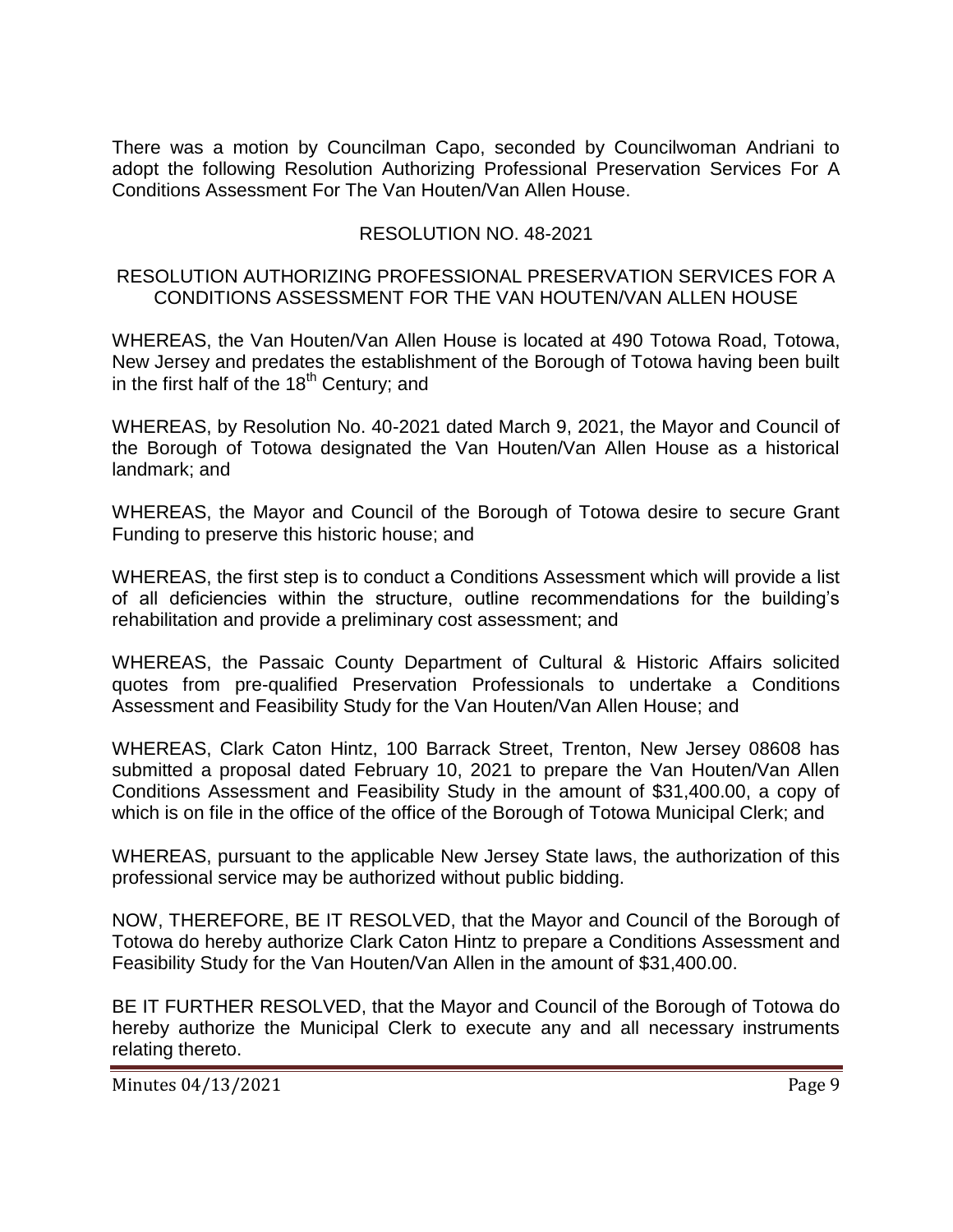A letter was received from the Totowa Public Library requesting permission to use the Municipal Parking Lot on Saturday, April 24, 2021 for their annual spring fundraiser. There was a motion by Councilman Capo, seconded by Councilwoman Andriani to grant permission. On roll call vote, all members of the Council present voted in the affirmative.

A letter from the Totowa Public Library advising that they along with the Board of Recreation will be hosting the Farmers Market every Friday from May 14 through July 30, 2021 in the Wells Fargo Bank parking lot at 515 Union Boulevard was received and filed.

A letter was received from the Borough of Totowa Public Library requesting permission to use the Municipal Parking Lot for their Borough Wide Trash To Treasure Community Garage Sale on Saturday, September 25, 2021 and Sunday, September 26, 2021 from 9:00 a.m. – 3:00 p.m. There was a motion by Councilman Capo, seconded by Councilwoman Andriani to grant permission. On roll call vote, all members of the Council present voted in the affirmative.

# COMMITTEE ON LIAISON & INSPECTION:

There was a motion by Councilwoman Andriani, seconded by Councilman Bucher to adopt the following Resolution Authorizing Contract For Geese Control Services For 2021. On roll call vote, all members of the Council present voted in the affirmative.

## RESOLUTION NO. 49-2021

#### RESOLUTION AUTHORIZING CONTRACT FOR GEESE CONTROL SERVICES FOR 2021

WHEREAS, the Borough of Totowa Board of Recreation has recommended that the Borough of Totowa hire a qualified company to provide safe and effective geese clearing and control services at all of the Borough of Totowa recreational ball fields; and

WHEREAS, the Mayor and Council of the Borough of Totowa have also determined that there is a need to retain a company that can provide these services to ensure the health and well-being of the residents of the Borough of Totowa; and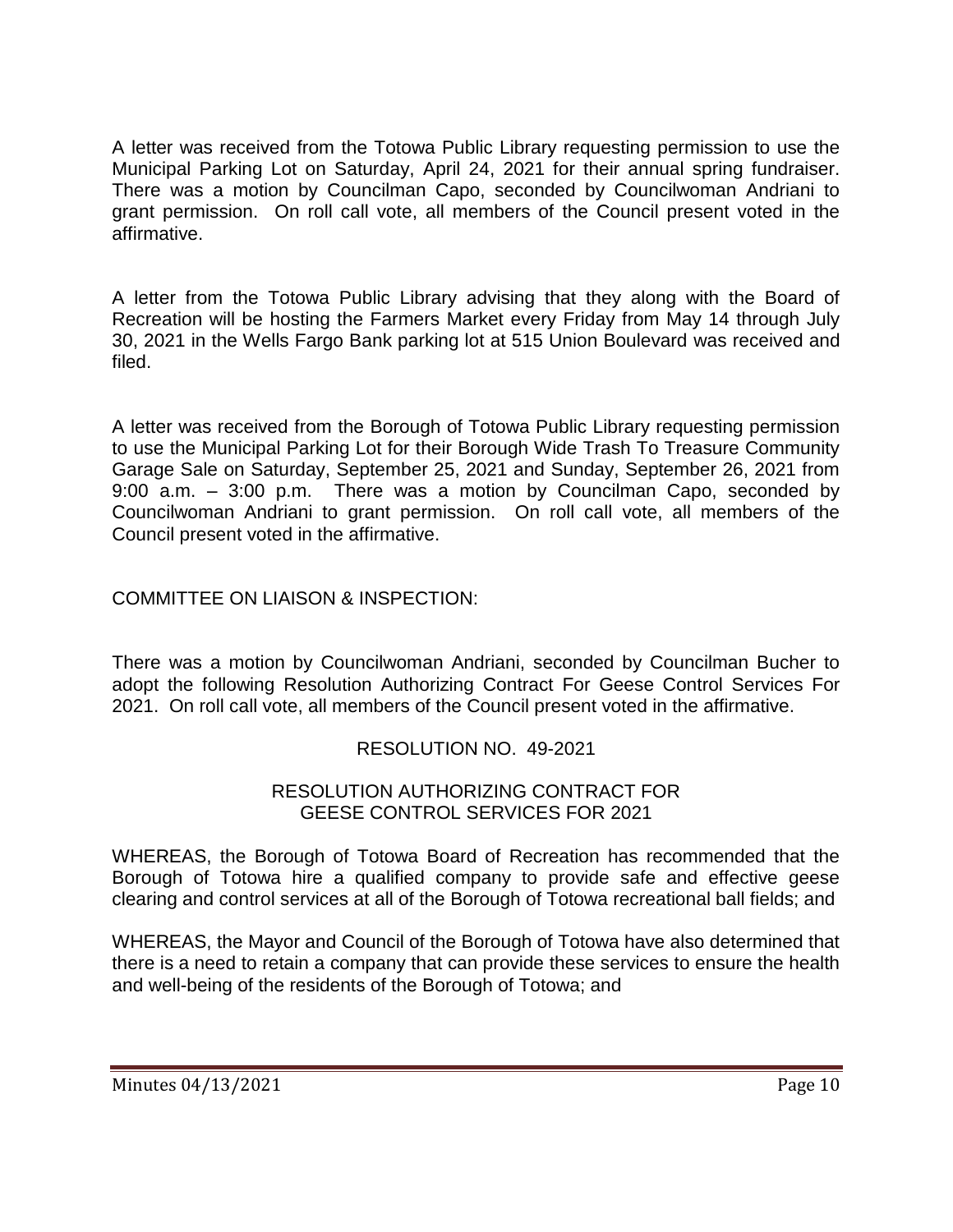WHEREAS, the Borough of Totowa has solicited quotes for the necessary geese clearing services for all of the Borough of Totowa recreational fields as well as Washington Park School and the Municipal Complex; and

WHEREAS, Geese Chasers North Jersey LLC, P.O. Box 282, Great Meadows, New Jersey 07838 submitted a proposal dated March 22, 2021 to clear and maintain a virtually geese-free environment with the use of working border collies, a copy of which is on file in the office of the Borough of Totowa Municipal Clerk; and

WHEREAS, Geese Chasers North Jersey LLC will provide these services to the Borough of Totowa on an as needed basis for a term not to exceed a period of one (1) year; and

WHEREAS, pursuant to the applicable New Jersey State laws, the contract for these services may be authorized without public bidding since the total contract price will not exceed the public bidding threshold.

NOW, THEREFORE, BE IT RESOLVED, that the Mayor and Council of the Borough of Totowa do hereby authorize a contract with Geese Chasers North Jersey LLC for all necessary geese control and clearing services in accordance with the fee schedule set forth in their proposal.

BE IT FURTHER RESOLVED, that the Municipal Council of the Borough of Totowa does hereby authorize the Mayor and Municipal Clerk to execute any and all instruments relating thereto.

There was a motion by Councilwoman Andriani, seconded by Councilman Bucher to carry the Resolution Authorizing Contract For Fertilizer And Weed Control Services For 2021. On roll call vote, all members of the Council present voted in the affirmative.

COMMITTEE ON LEGISLATION & ORDINANCES:

There was a motion by Councilwoman Palazzo, seconded by Councilman Picarelli to introduce on first reading, refer to the Planning Board for their review and advertise for public hearing the following entitled ordinance. On roll call vote, all members of the Council present voted in the affirmative.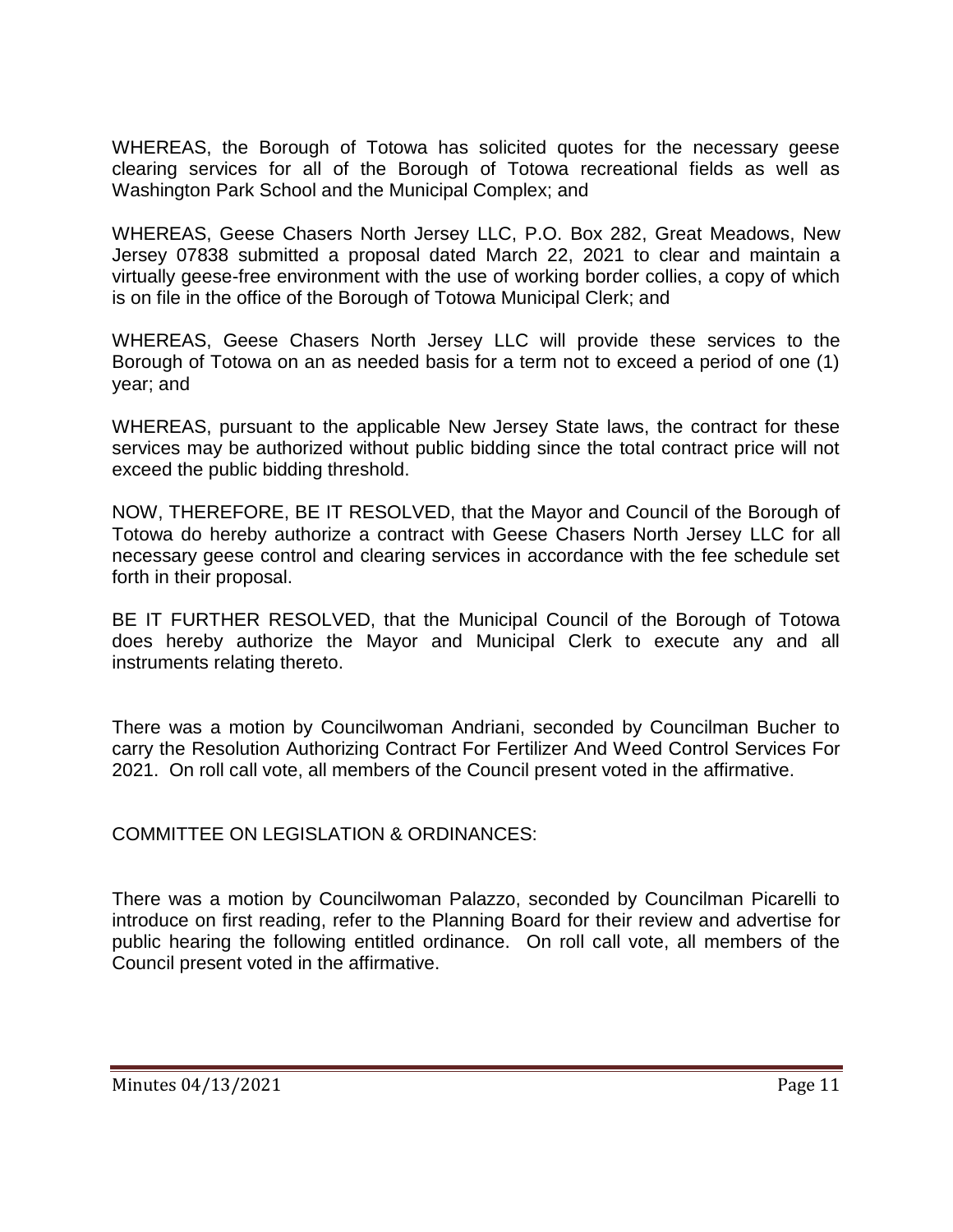### **ORDINANCE NO. 03-2021**

#### **AN ORDINANCE BY THE BOROUGH OF TOTOWA, PASSAIC COUNTY, NEW JERSEY PROHIBITING THE OPERATION OF ANY CLASS OF CANNABIS BUSINESSES WITHIN ITS GEOGRAPHICAL BOUNDARIES AND AMENDING CHAPTER 415 ENTITLED "ZONING AND LAND USE", PART 4, "ZONING", ARTICLE XXIV, "CONDITIONAL USES", SUB-SECTION 190(A) ENTITLED "SMOKE SHOPS"**

There was a motion by Councilwoman Palazzo, seconded by Councilman Picarelli to adopt the following Resolution Establishing Covid-19 Guidelines For Municipal Employees. On roll call vote, all members of the Council present voted in the affirmative.

#### RESOLUTION NO. 50-2021

#### RESOLUTION ESTABLISHING COVID-19 GUIDELINES FOR MUNICIPAL FMPLOYEES

WHEREAS, SARS-CoV-2 is the virus that causes Coronavirus Disease 19 ("Covid-19"), a contagious and at times fatal, respiratory disease; and

WHEREAS, on March 9, 2020, New Jersey Governor Phil Murphy issued Executive Order No. 103 declaring a Public Health Emergency and State of Emergency in the State of New Jersey in response to the Covid-19 outbreak; and

WHEREAS, this Public Health Emergency and State of Emergency have been extended and remain in effect; and

WHEREAS, the Mayor and Council of the Borough of Totowa have determined the protection of the health and well-being of the Borough of Totowa municipal employees are a primary concern during this pandemic; and

WHEREAS, the Mayor and Council of the Borough of Totowa also recognize that they must ensure that the Borough of Totowa continues to provide essential government services to the community; and

WHEREAS, the Mayor and Council of the Borough of Totowa have further determined that there is a need for specific guidelines and procedures to be implemented to ensure that all employees are treated in a consistent manner for the duration of the Covid-19 pandemic and until the Public Health Emergency and State of Emergency has been lifted.

Minutes 04/13/2021 Page 12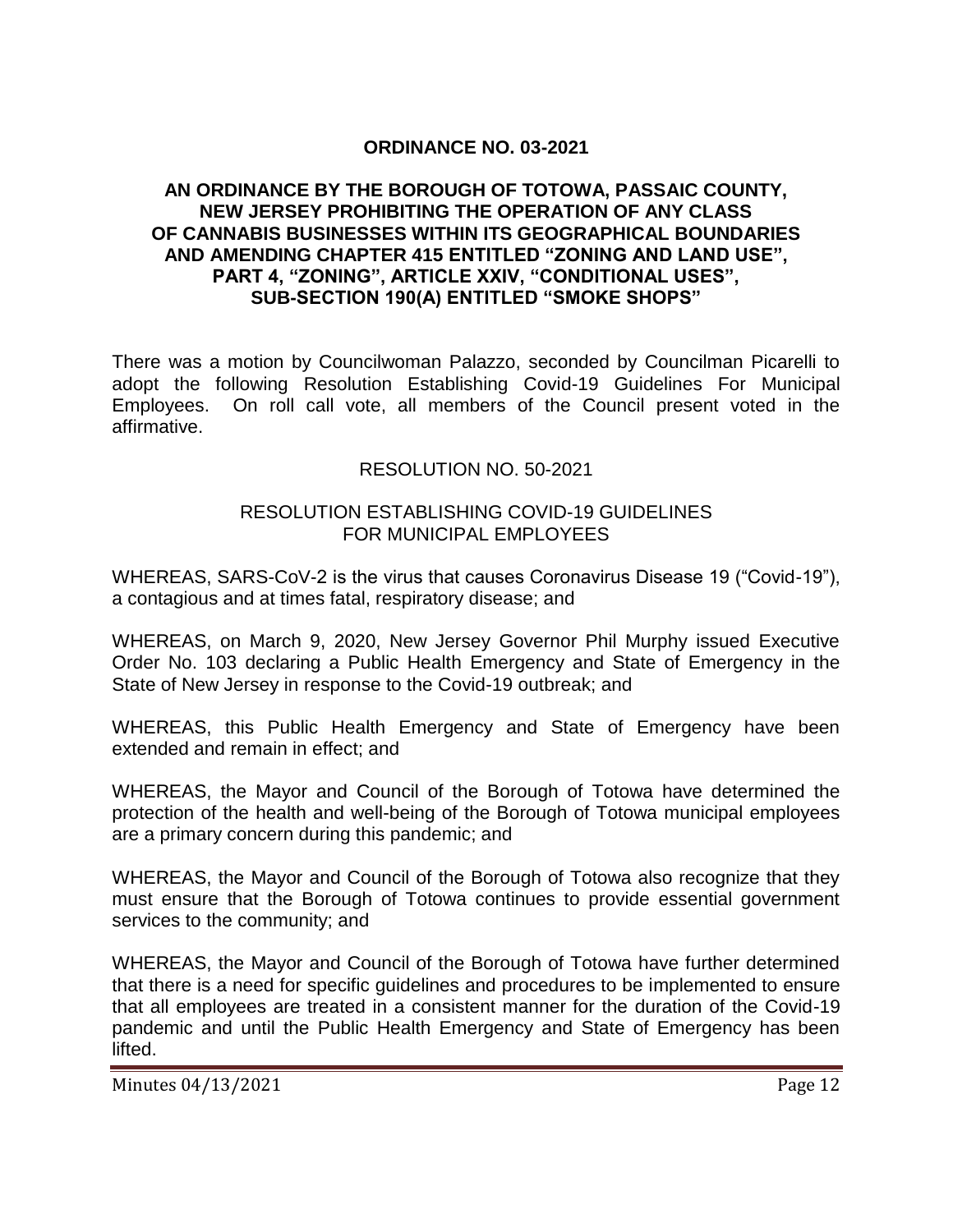NOW, THEREFORE, BE IT RESOLVED, that the Mayor and Council of the Borough of Totowa do hereby adopt Covid-19 Guidelines for the Borough of Totowa municipal employees.

BE IT FURTHER RESOLVED, that these Covid-19 Guidelines shall apply to all municipal employees and a copy of the Guidelines shall be provided to each employee. In the event there is a conflict between these rules and any collective bargaining agreement, personnel services contract or Federal or State law, the terms and conditions of that contract or law shall prevail. In all other cases, these policies and procedures shall prevail.

BE IT FURTHER RESOLVED, that the Municipal Clerk and all managerial/supervisory personnel are responsible for these Covid-19 Guidelines being followed by their Departments.

There was a motion by Councilwoman Palazzo, seconded by Councilman Picarelli to adopt the following Resolution Authorizing Special Outdoor Dining Permits During The Continued COVID-19 Crisis. On roll call vote, all members of the Council present voted in the affirmative.

## RESOLUTION NO. 51-2021

## RESOLUTION AUTHORIZING SPECIAL OUTDOOR DINING PERMITS DURING THE CONTINUED COVID-19 CRISIS

WHEREAS, SARS-CoV-2 is the virus that causes Coronavirus Disease 19 ("Covid-19"), a contagious and at times fatal, respiratory disease; and

WHEREAS, by Executive Order No. 103 dated March 9, 2020, Governor Phil Murphy declared a Public Health Emergency and State of Emergency in the State of New Jersey in response to the Covid-19 outbreak; and

WHEREAS, Governor Murphy has now renewed the Covid-19 Public Health emergency 13 times through mid-April 2021; and

WHEREAS, by Executive Order No. 150 dated June 10, 2020, Governor Murphy temporarily authorized restaurants, bars and other food and beverage establishments to provide in-person outdoor service in accordance with CDC and State of New Jersey Department of Health ("DOH") guidelines; and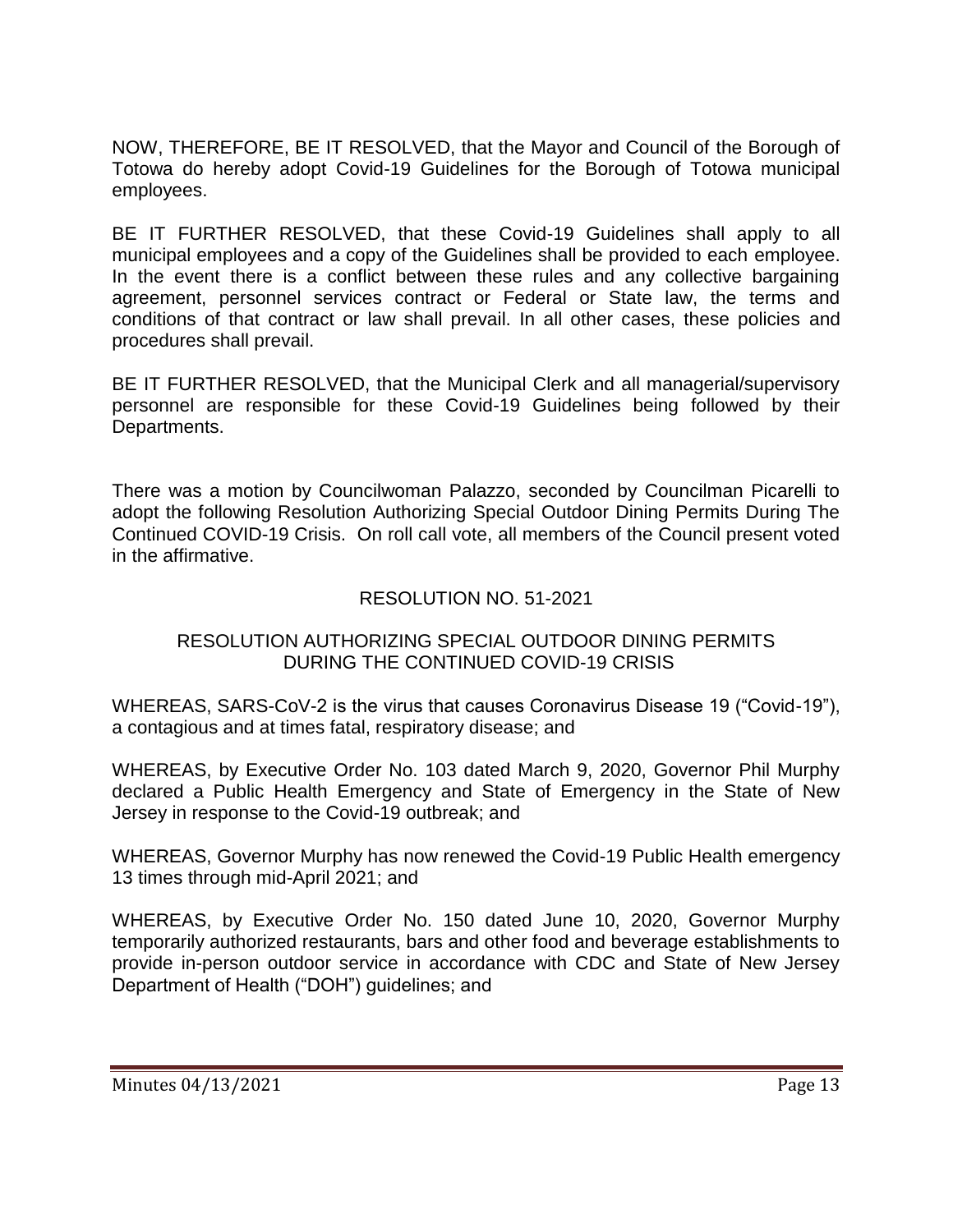WHEREAS, Executive Order No. 150 further recognized that municipalities are in the best position to make decisions on allowing restaurants or bars to expand their service footprint on their property or into adjacent areas in ways that still comport with public safety; and

WHEREAS, by Resolution No. 79-2020 dated June 9, 2020, the Mayor and Council of the Borough of Totowa established a Temporary Special Outdoor Dining Permit Application, Permit and protocols to be utilized during the crisis wherein businesses engaged in serving food and/or drinks can extend their services and sales to outdoor areas in the vicinity of their enclosed businesses; and

WHEREAS, on February 5, 2021, Governor Murphy signed P.L. 2021, c. 105 which establishes the framework for municipalities to continue to allow restaurants and bars to use outdoor spaces and sidewalks as extensions of their business premises during the on-going Covid-19 crisis; and

WHEREAS, the Mayor and Council of the Borough of Totowa desire to support businesses in this time of crisis and have determined that all municipal fees associated with the Temporary Special Outdoor Dining Permit shall continue to be waived.

NOW, THEREFORE, BE IT RESOLVED, that the Mayor and Council of the Borough of Totowa do hereby authorize the following:

- 1. In furtherance of the aforesaid goals, a Special Temporary Outdoor Dining Permit may be issued to businesses engaged in the service and sale of food and/or drink to use privately owned outdoor public spaces adjacent to or in the vicinity of the said enclosed businesses subject to the regulations set forth hereafter.
- 2. Application for Permit: A person or organization seeking issuance of a permit shall file an application for approval and shall furnish the following information:
	- a. The name, address and contact information for the business entity providing services.
	- b. A sketch and/or plan showing the location of the proposed outdoor dining area.
	- c. Proof of compliance with the requirements of any State, County or local governmental agency with jurisdiction over the type of the expanded outdoor dining area.
	- d. Written approval from the owner of the space or area to be utilized.
	- e. Evidence that the expanded area will not interfere with pedestrians or vehicle traffic or interfere with the operation of other businesses in the vicinity.